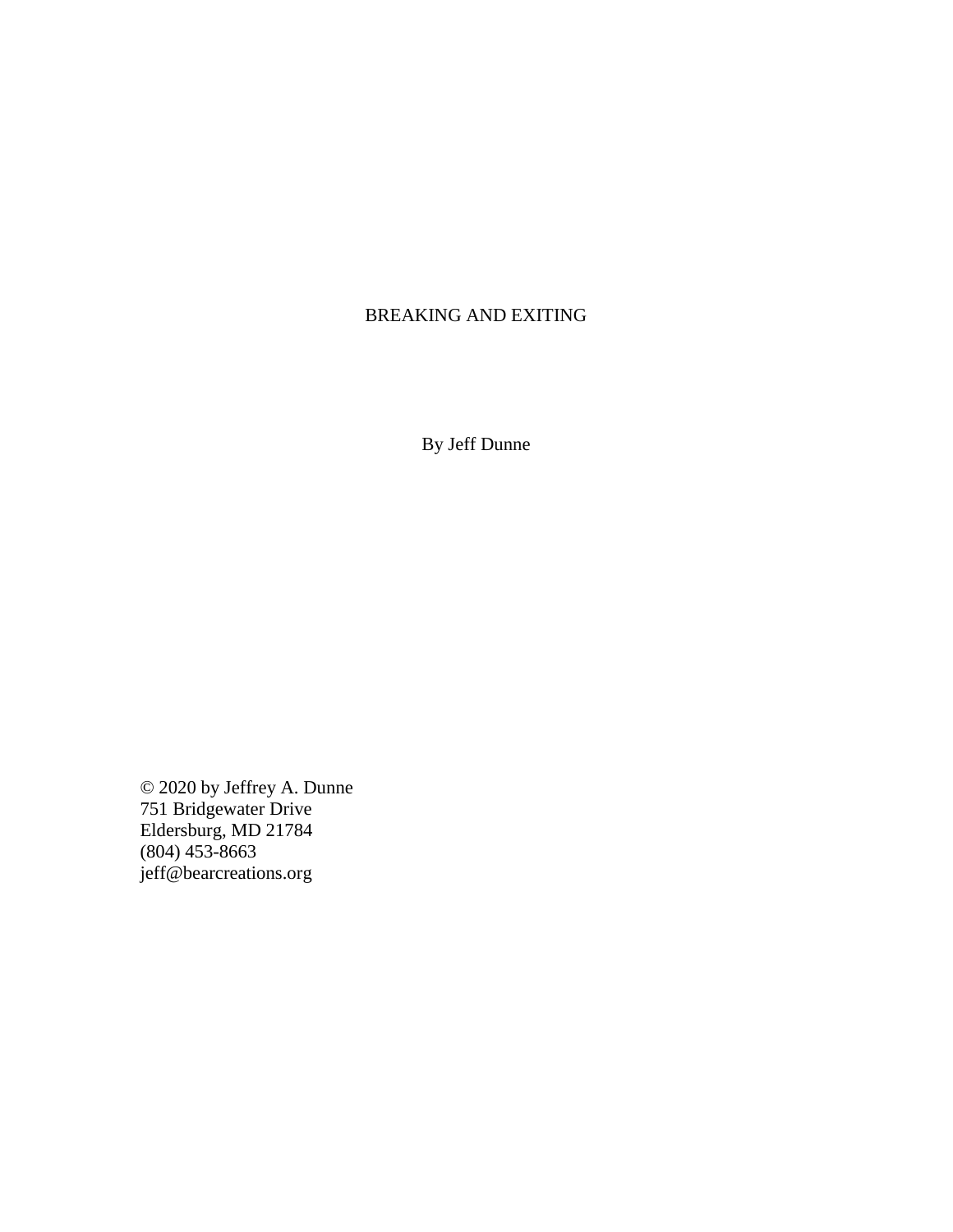# **CHARACTERS**

| PANDA 1 | A panda bear. Black, white, the usual thing.                                  |
|---------|-------------------------------------------------------------------------------|
| PANDA 2 | Another panda bear, but this time with the number "2"<br>as part of its name. |

SETTING

A cage.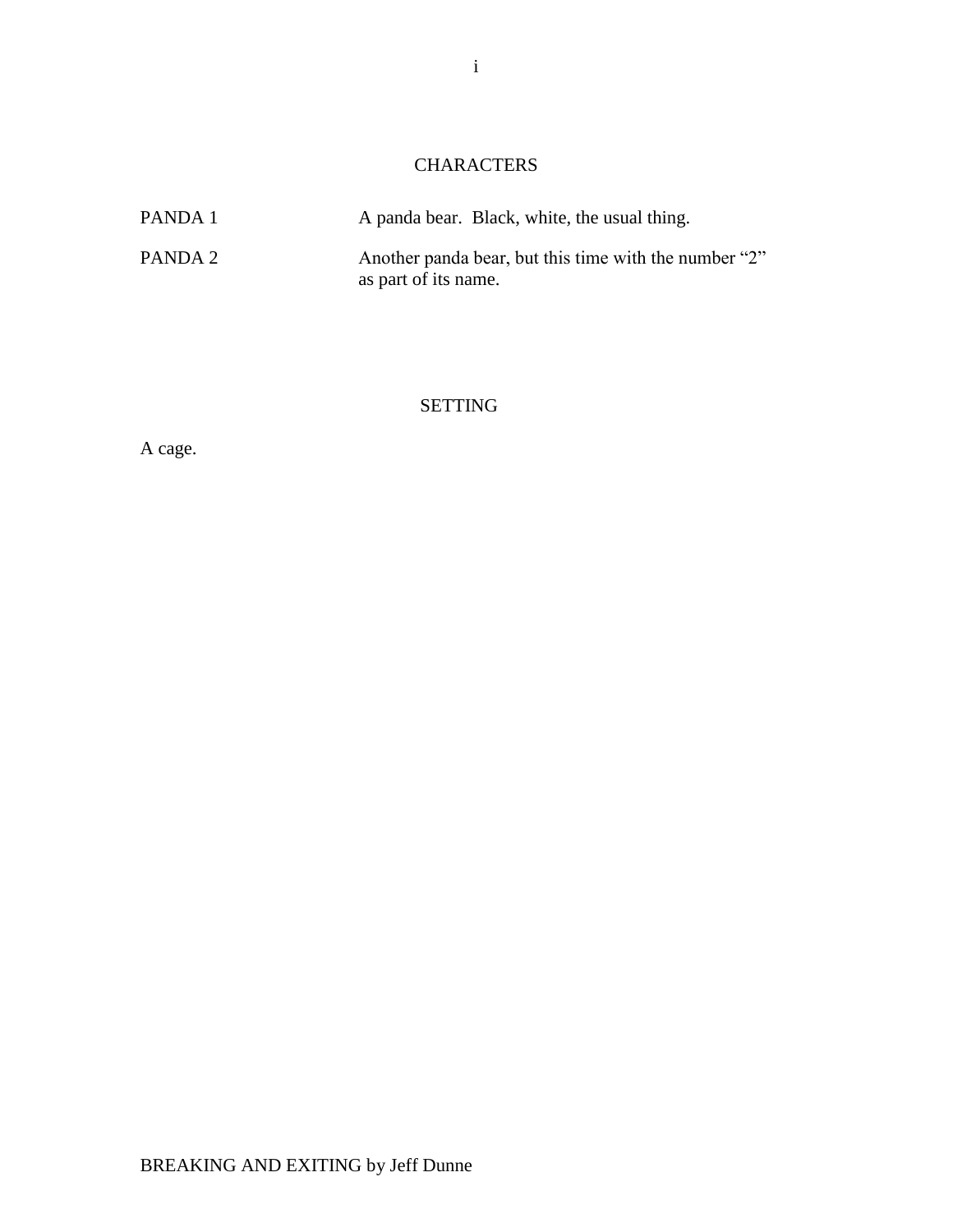#### SCENE

*(A panda bear is sitting in a cage, lonely and unhappy. A second panda enters. He looks back, snarls half-heartedly, then plops down next to the first one.)*

PANDA 1

Whoa, buddy. What do you think you're doing?

#### PANDA 2

What?

PANDA 1 Don't you know what personal space is?

PANDA 2 We're pandas. We don't have boundaries.

PANDA 1

Well at least lean away a bit.

Wwwwwhy?

Your head's too close.

#### PANDA 2

PANDA 1

PANDA 2

What?

PANDA 1 Haven't you heard? We're all supposed to be doing facial distancing.

#### PANDA 2

Facial…

PANDA 1 Facial distancing. The humans are all making a big deal about it.

#### PANDA 2

Social distancing.

PANDA 1 Is *that* what they're saying? I thought… well, I guess that makes more sense.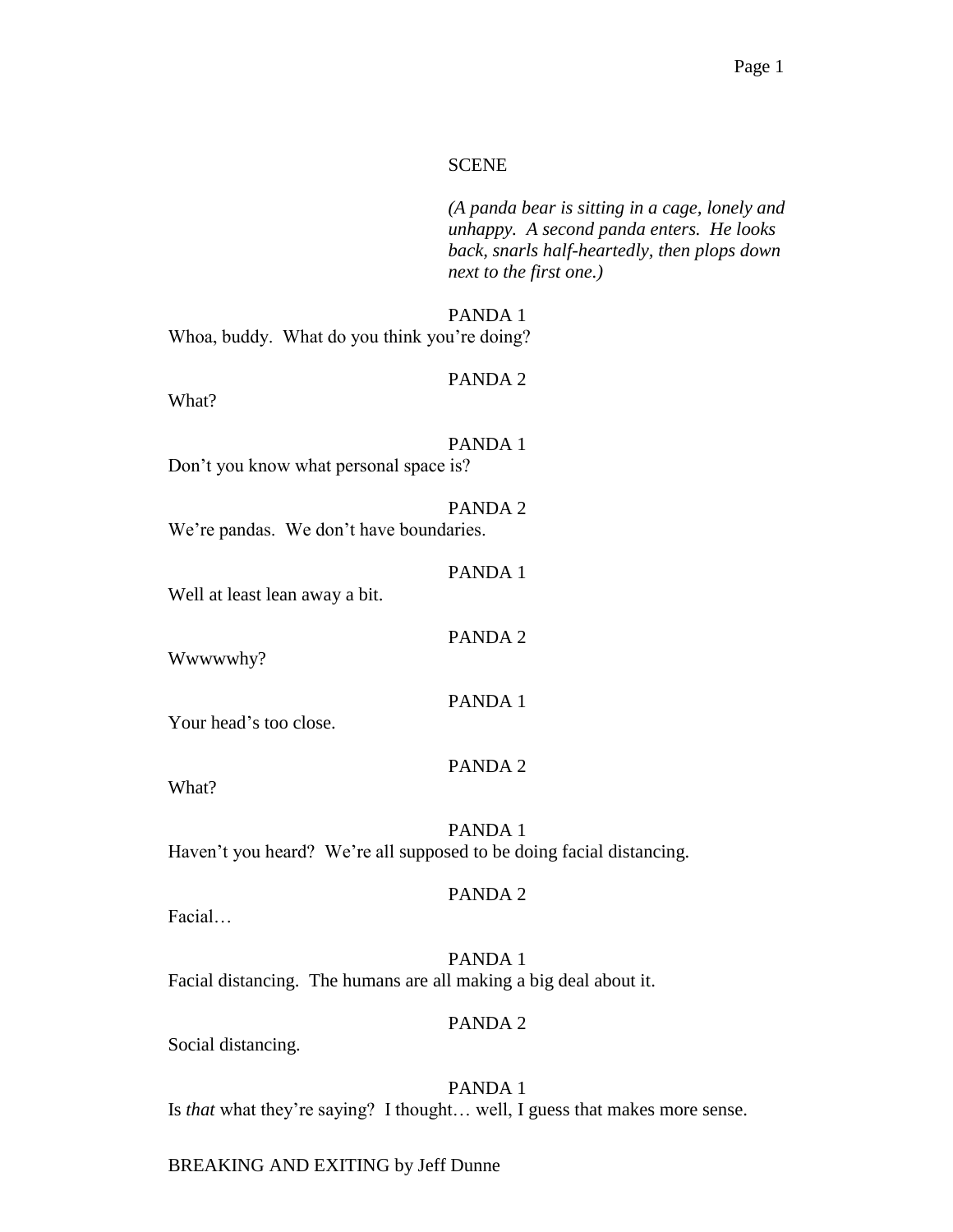| It does?                                                       | PANDA 2                                                                                 |
|----------------------------------------------------------------|-----------------------------------------------------------------------------------------|
| Not really.                                                    | PANDA 1                                                                                 |
| I mean, we're not even social.                                 | PANDA 2                                                                                 |
| We're not?                                                     | PANDA 1                                                                                 |
| Pandas are solitary animals.                                   | PANDA 2                                                                                 |
| then.                                                          | PANDA 1<br>Oh. Good. That's good news. I guess you can put your face wherever you want, |
| Thanks.                                                        | PANDA 2                                                                                 |
| So what are you in for?                                        | PANDA 1                                                                                 |
| It's a long story.                                             | PANDA 2                                                                                 |
| Did you steal a ton of money from lots of people?              | PANDA 1                                                                                 |
| What?! No. I'm a panda, for crying out loud, not a politician. | PANDA 2                                                                                 |
| Kill someone?                                                  | PANDA 1                                                                                 |
| What would make you say that?                                  | PANDA 2                                                                                 |
|                                                                | PANDA 1                                                                                 |

I heard about this one panda a while back. He had really bad grammar, so after he walks into a thicket, he…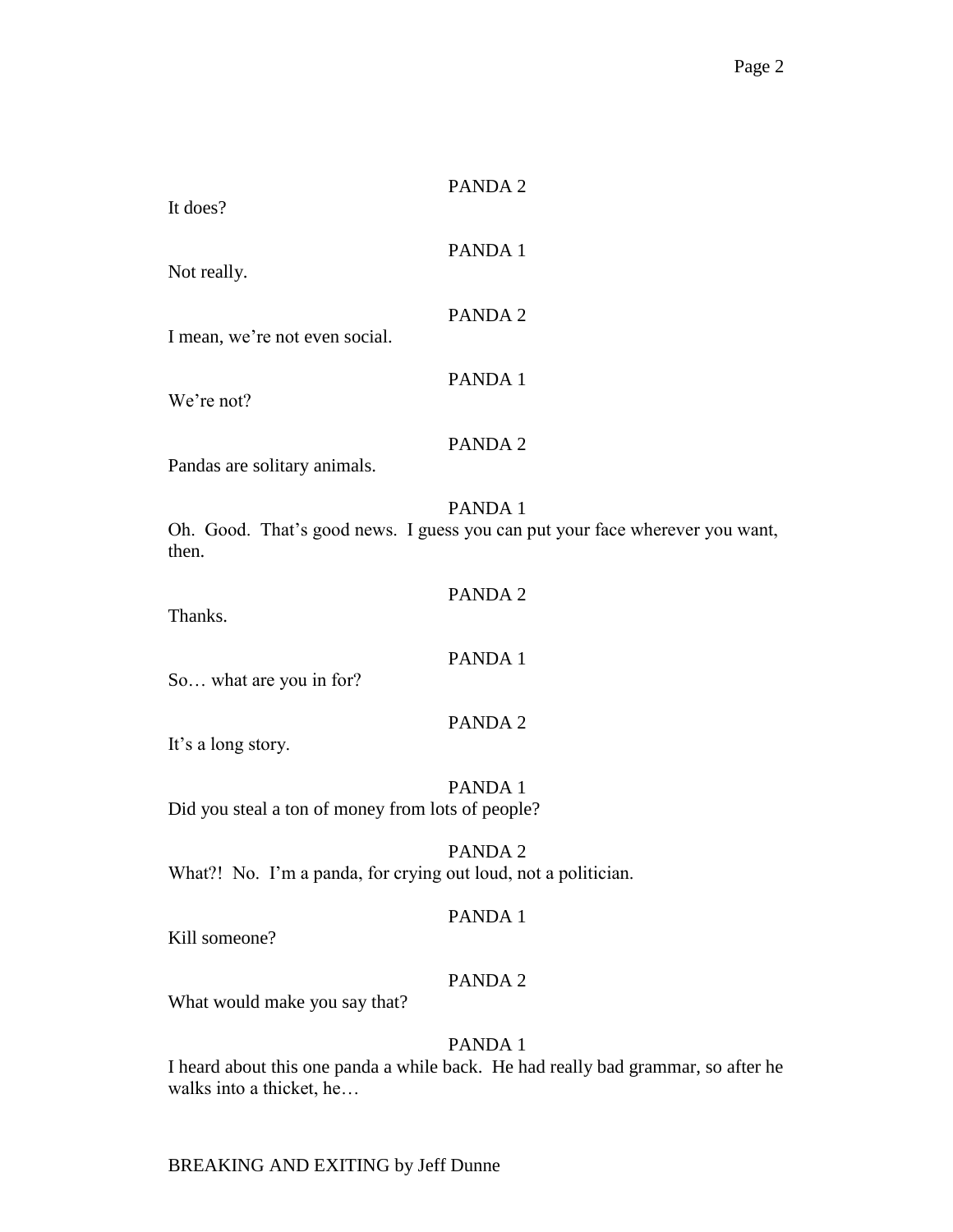| eats, shoots, and leaves.                                      | <b>TOGETHER</b>                                                                                  |
|----------------------------------------------------------------|--------------------------------------------------------------------------------------------------|
| Yeah, good times.                                              | PANDA 2                                                                                          |
| So was that it?                                                | PANDA 1                                                                                          |
| No.                                                            | PANDA 2                                                                                          |
| What then?                                                     | PANDA 1                                                                                          |
| If you must know, I'm here on charges of breaking and exiting. | PANDA 2                                                                                          |
| Wow. Did you do it?                                            | PANDA 1                                                                                          |
| What are you, my lawyer?                                       | PANDA 2                                                                                          |
| So you didn't do it?                                           | PANDA 1                                                                                          |
| I'm not saying.                                                | PANDA 2                                                                                          |
| I'd do it. I'd totally do it.                                  | PANDA 1                                                                                          |
| That so?                                                       | PANDA 2                                                                                          |
|                                                                | PANDA 1<br>Oh yeah. I'm a hell-raiser. When I was a cub I used to get into all kinds of trouble. |
|                                                                | PANDA 2                                                                                          |

That so. Like what?

# PANDA 1

Oh, like grabbing my back paws with my front paws, and then rolling over my head and onto my back.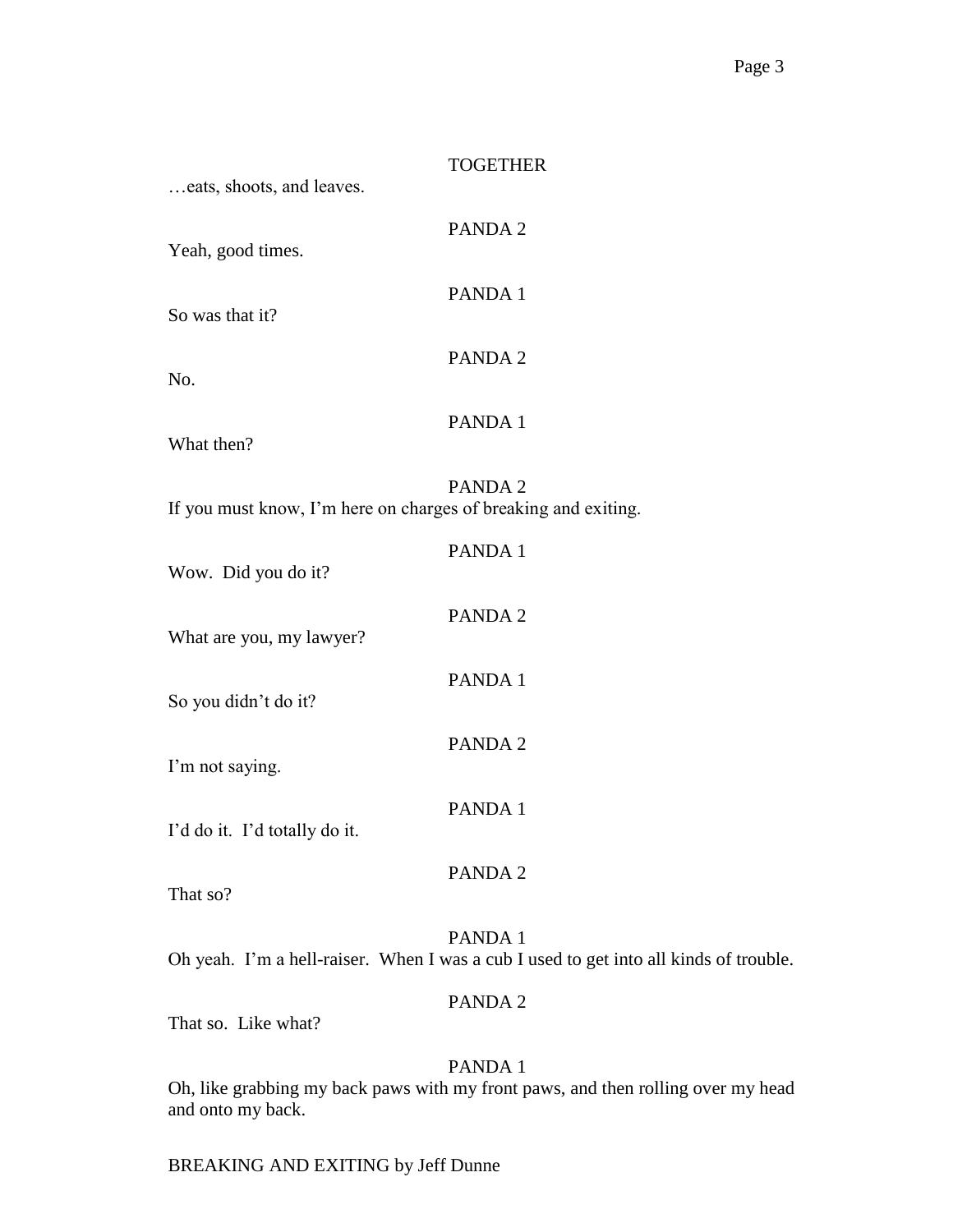And you made it out alive?

# PANDA 1

What can I say? I was a rebel.

## PANDA 2

And now?

# PANDA 1

Now? Now, I'm older. Wiser. Calmer.

PANDA 2 So basically just a fluffy, monochromatic bamboo processing unit.

#### PANDA 1

Something like that.

| Are you thinking what I'm thinking?  | PANDA 2 |
|--------------------------------------|---------|
| Does it involve marshmallows?        | PANDA 1 |
| No. Marshmall- What? No.             | PANDA 2 |
| Then probably not.                   | PANDA 1 |
| I think we should break out of here. | PANDA 2 |
| Yeah!                                | PANDA 1 |
|                                      | PANDA 2 |
| Yeah!                                | PANDA 1 |
| Definitely!                          | PANDA 2 |

Absolutely.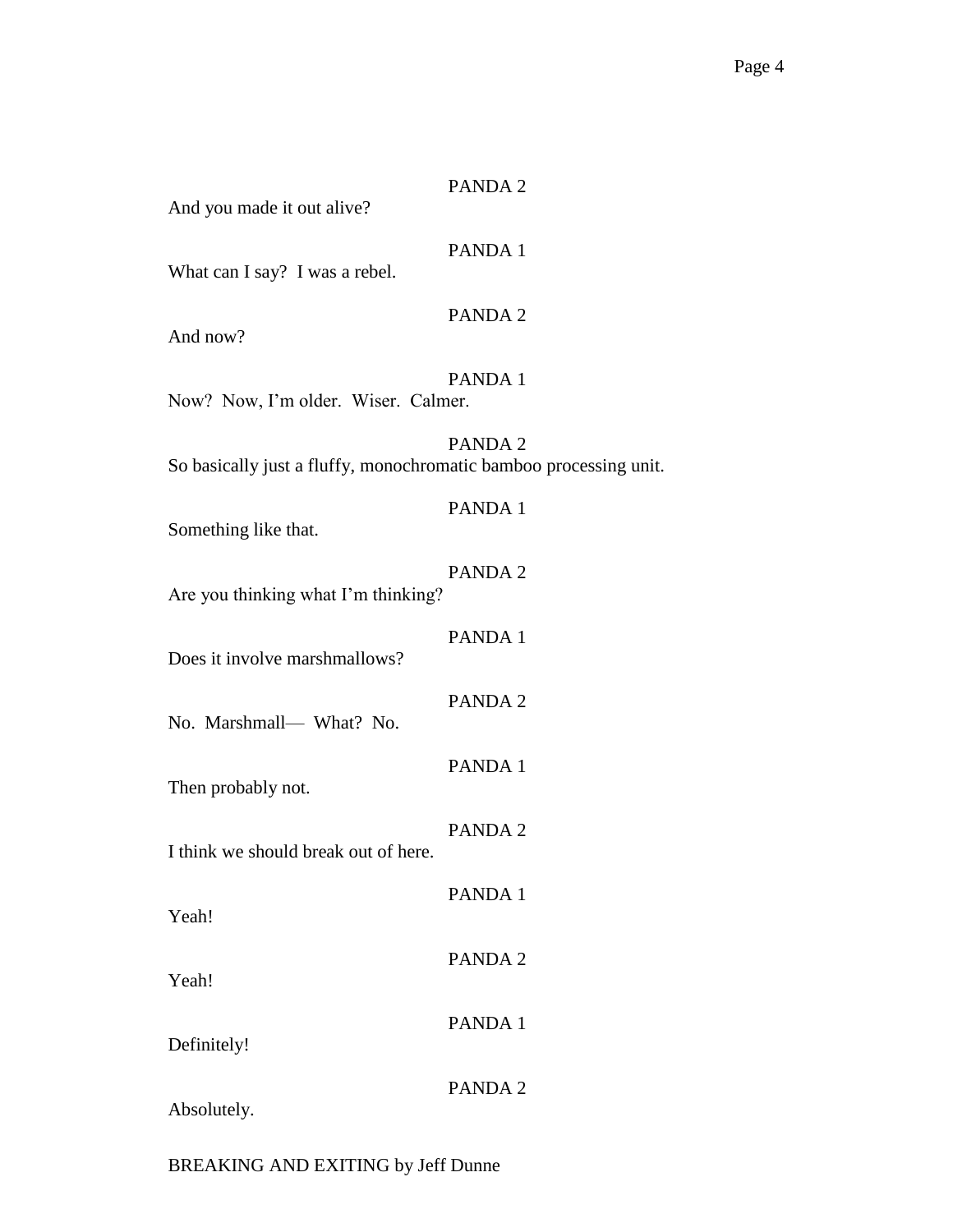Why, exactly?

# PANDA 2

Because we're bears! Wild animals… we were born to live free!

#### PANDA 1

I was born in the National Zoo.

## PANDA 2

To be free!

# PANDA 1

Actually, they never said anything about that.

# PANDA 2

Well, trust me.

#### PANDA 1

It was so nice there. Fresh leaves any time you wanted… Little puzzle boxes with pineapple on the inside…

# PANDA 2

Pineapple? What are you, a parrot?

#### PANDA 1

And little kids would come around and make giggly noises…

## PANDA 2

Did you bite their faces off?

#### PANDA 1

PANDA 2

PANDA 1

No! Of course not!

But you wanted to, right?

No.

#### PANDA 2

Not even a little?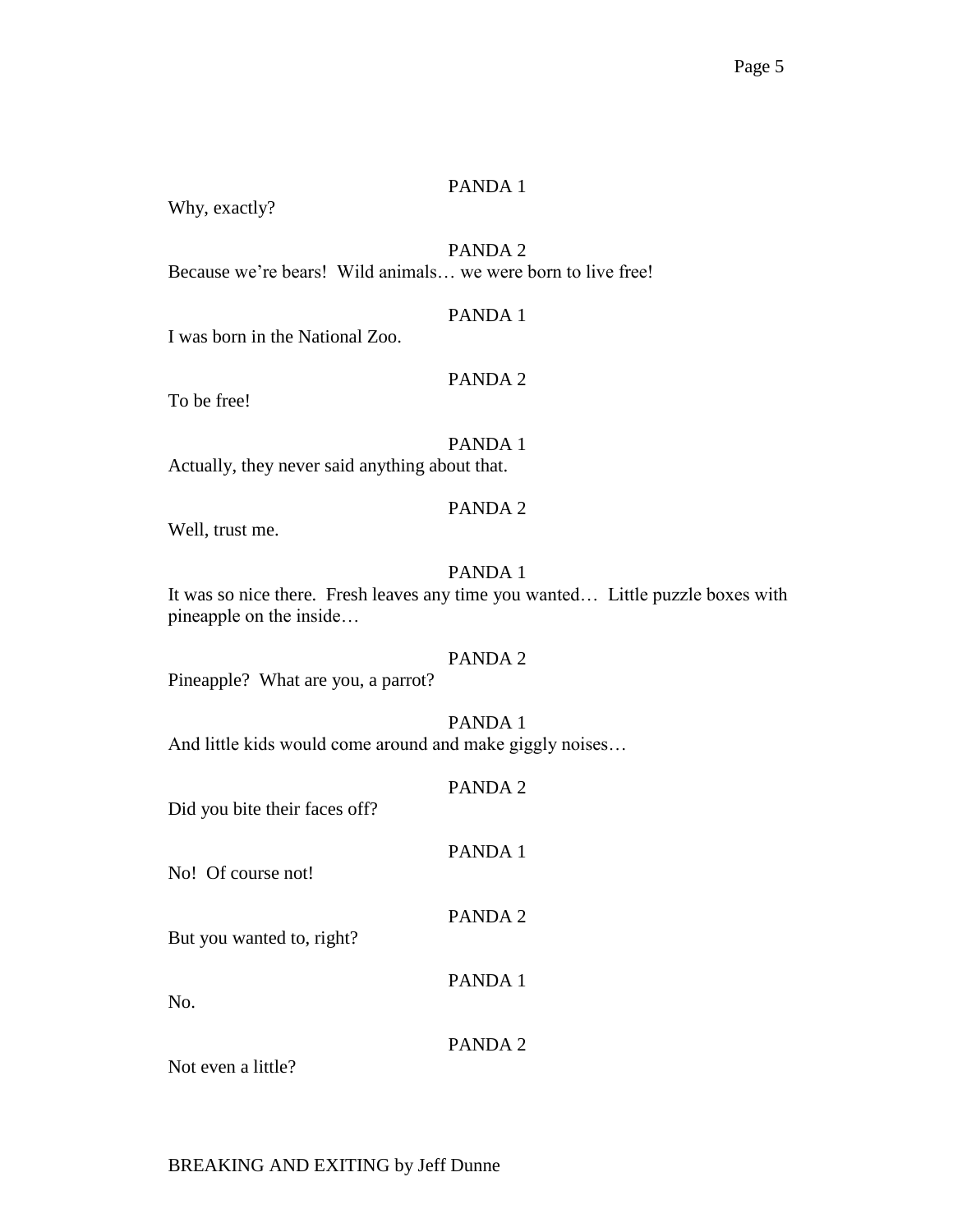Well, there was this one little boy…

# PANDA 2

That's the spirit! What happened?

#### PANDA 1

He kept saying, "Look mama! A penguin!"

#### PANDA 2

That little bastard.

#### PANDA 1

"No, Timothy, that's a panda bear," she told him. Then not two seconds later, "Look, mama! A penguin!"

# PANDA 2 So what'd you do? Did you growl at him? Did you take a swipe?

#### PANDA 1

Nahh. Too much effort.

#### PANDA 2

Don't tell me you let him get away with that…

# PANDA 1 Well, I did fart right about then. I think it might have been kind of in his direction.

#### PANDA 2

Wow. Just wow.

#### PANDA 1

I know. Vicious, right?

*(Panda 2 just stares at Panda 1.)*

You must think I'm pretty embarrassing.

*(Panda 2 shrugs.)*

I mean, I didn't even know they were saying "social distancing".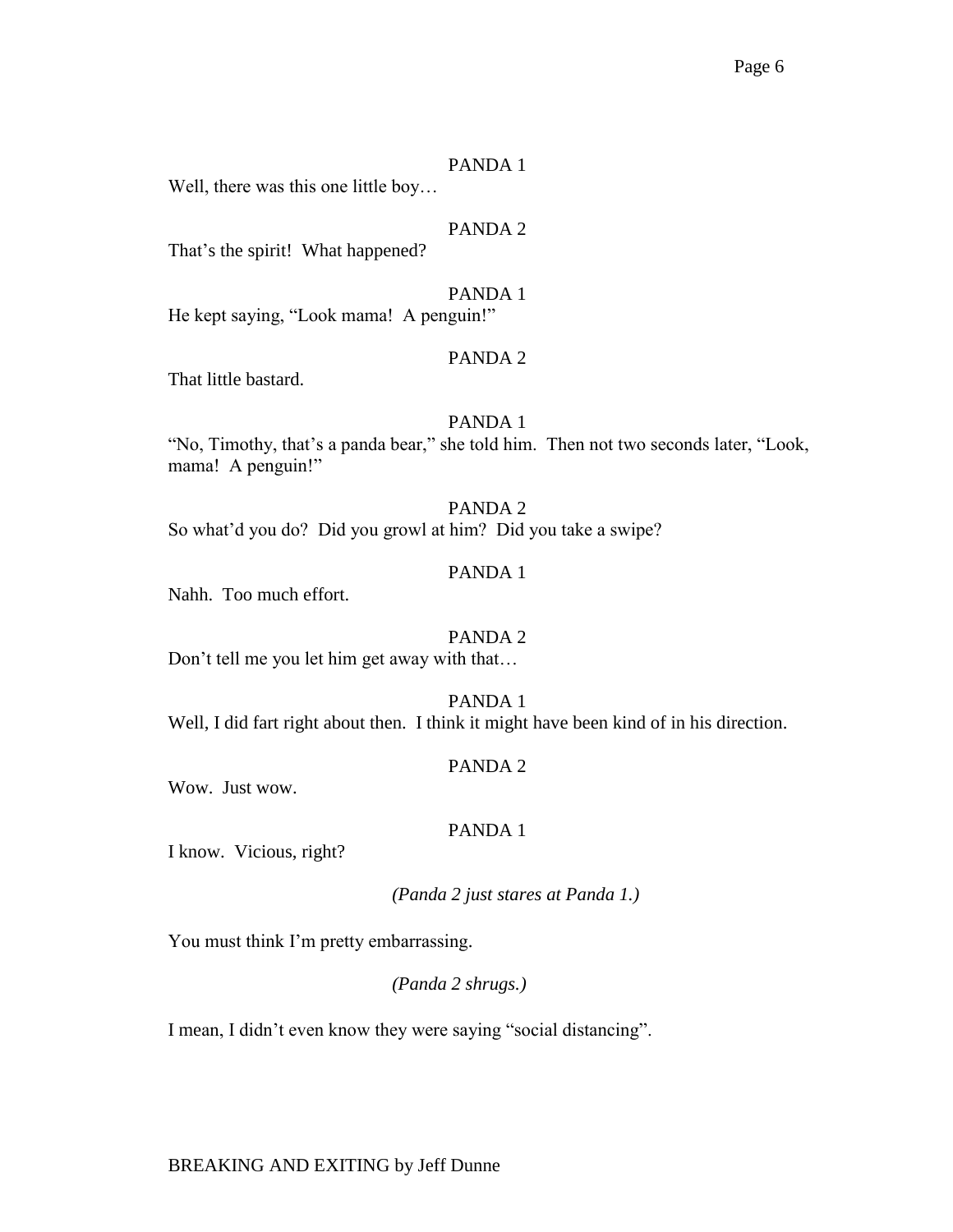It's alright. First time I heard them talk about it, I thought they were saying postal disdaining. I mean, what's so contemptable about mailing a letter, right?

#### PANDA 1

I think I could do it.

#### PANDA 2

Mail a letter?

# PANDA 1

No, no, no. Break out of here.

## PANDA 2

Right.

# PANDA 1

No, really. I think I could. Are you with me?

## PANDA 2

If you know how, then yeah. I'm definitely with you.

#### PANDA 1

See that part of the cage right there? That part swings open sometimes. I think we can get out through there.

#### PANDA 2

Really??

# PANDA 1

Yeah. I've seen it.

# PANDA 2

Then let's do this!

*(They walk over to the cage door. Panda 1 pushes on it, but nothing happens.)*

# PANDA 1

Huh. I wasn't expecting that.

# PANDA 2

Very disappointing.